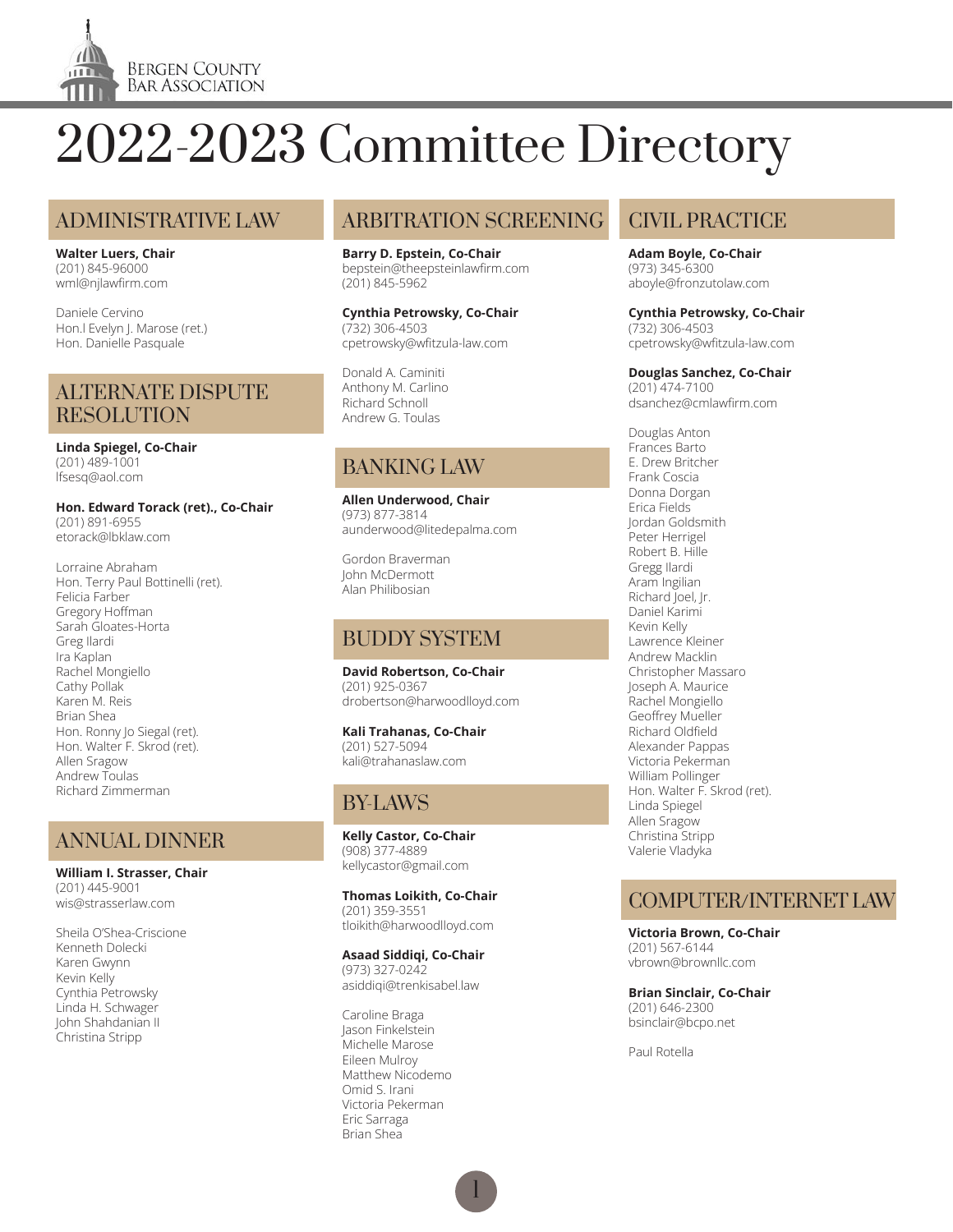

# CONSTRUCTION LAW

**Adrienne Isacoff, Co-Chair** (201) 843-5858 aisacoff@floriolaw.com

**Andrew Macklin, Co-Chair** (201) 845-9600 arm@njlawfirm.com

**Linda Spiegel, Co-Chair** (201) 489-1001 lfsesq@aol.com

Matthew Earle Felicia Farber Jason Finkelstein Peter Herrigel Gregg Ilardi Gail Price Jason Shafron Hon. Walter F. Skrod (ret).

## CONSUMER LAW

**Yongmoon Kim, Chair** (201) 273-7117 ykim@kimlf.com

Donna Dorgan

#### CONTINUING LEGAL EDUCATION

**Sarah Gloates-Horta, Co-Chair** (201) 540-9017 sarah@snghlaw.com

**Valerie Vladyka, Co-Chair** (201) 225-2729 vav@spsk.com

E. Drew Britcher Jason T. Komninos Linda H. Schwager Linda Spiegel

#### CORPORATE/BUSINESS LAW

#### **Martin Kafafian, Co-Chair** (201) 739-0880 mrk@beattielaw.com

**Gianfranco Pietrafesa, Co-Chair** (201) 342-6000 gpietrafesa@archerlaw.com

Daniel Cohen Frank Coscia Howard Davis Gregory Hoffman John McDermott Paul Rotella

#### CREDITOR/DEBTOR RELATIONS

**David Edelberg, Co-Chair** (201) 896-7701 dedelberg@sh-law.com

**David Stevens, Co-Chair** (973) 696-8391 dstevens@scura.com

#### **Allen Underwood, Co-Chair** (973) 877-3814

aunderwood@litedepalma.com

Daniel Karimi Walter Nealy Eric Perkins Allen Sragow

## CRIMINAL PRACTICE

**Chris DiLorenzo, Co-Chair** (201) 739-9285 cdilorenzo@dilorenzo-rush.com

**Deepa Jacobs, Co-Chair** (973) 747-8941 djacobs@bcpo.net

**Tamra Katcher, Co-Chair** (201) 488-1234 tkatcher@remlawgroup.com

**Eric Sarraga, Co-Chair** (201) 457-0071 esarraga@foyseplowitz.com

 $\overline{2}$ 

Douglas Anton Blaine Benson Paul Brickfield John Bruno

David Calviello Kimberley Capers Vando Cardaso Jacqueline Choi Harrison Cooke Jessica Gomperts Karen Gwynn Mitchell Ignatoff Omid Irani Daniel Karimi Ian Kennedy Caitlin Kenny Jason T. Komninos Francis Leddy Michael Maher Demetra Maurice Joseph A. Maurice David Molk Scott Mooney Walter Nealy William Quirk Joseph Rem, Jr. Kurt Resch Leigh Gilseman Saltiel James Seplowitz Ian Silvera Jeffrey Steinfeld Laura Sutnick Anthony Talarico John Weichsel Donald Yannella Chris Yates Jordan Yuelys

#### MONTHLY DINNER **MEETINGS**

**Linda H. Schwager, Chair** (201) 841-0240 lin822@aol.com

Cynthia Petrowsky Amanda Yu

#### DIVERSITY IN THE **PROFESSION**

**Kimberley Capers, Co-Chair** (201) 226-5107 kcapers@bcpo.net

**Faudia Clemenza, Co-Chair** (201) 220-8566 faudia@gmail.com

**Omid Irani, Co-Chair** (201) 342-8555 omid.irani@sutnicklaw.com

**Matthew McGregor, Co-Chair** (201) 947-1501 matt@bozanian-mcgregor.com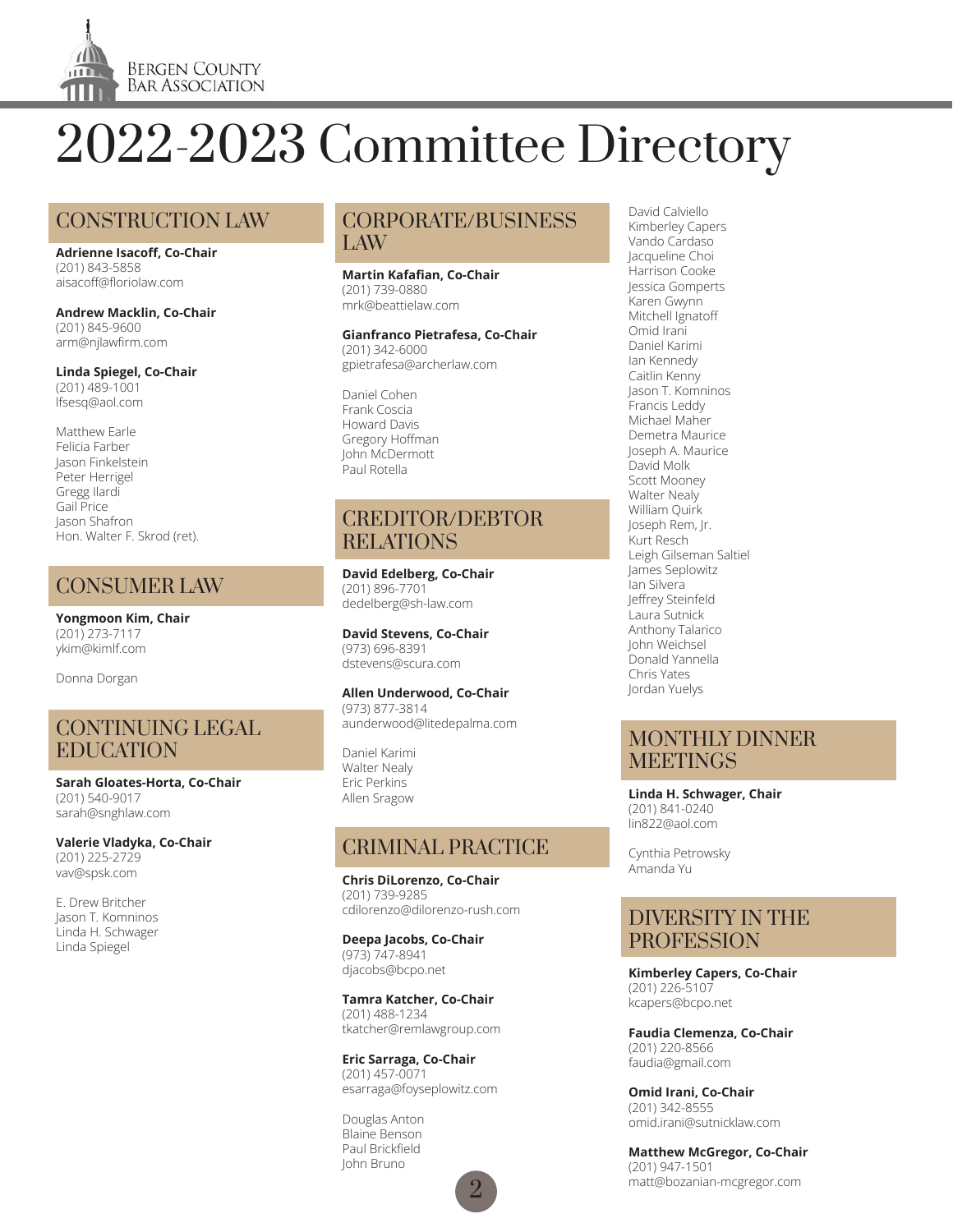

Paul Bromley Jacqueline Choi Jhanice Domingo David Edelberg Carlye Goldstein Karen Gwynn Deepa Jacobs Julie Kim Demetra Maurice Jill Horton-Miller Walter Nealy Stephanie O'Neill Douglas Sanchez Marcia Werner Francis Yook Amanda Yu

# E-DISCOVERY

**Susan Usatine, Chair** (201) 525-6219 susatine@coleschotz.com

Anthony Davis Rachel Mongiello

# ELDER LAW

**Brian Shea, Chair** (201) 802-9202 bshea@mfmclaw.com

**Elton Bozanian, Co-Chair** (201) 947-1501 elton@bozanian-mcgregor.com

Elton Bozanian Kenneth Dolecki Jane Grinch Peggy Knee Sheila Samuels Linda Spiegel Christopher Weigl Donald Yannella

#### **EMERGENCY** PROFESSIONAL **ASSISTANCE**

**Marcia Werner, Chair** (201) 262-8900 wernerlaw@optonline.net

# ENVIRONMENTAL LAW

**Daniele Cervino, Co-Chair** (201) 799-2125 dcervino@beattielaw.com

**David Robertson, Co-Chair** (201) 925-0367 drobertson@harwoodlloyd.com

Howard Davis Robert E. Laux

# ERISA/DISABILITY LAW

**Barbara B. Comerford, Co-Chair** (201) 444-4493 bcomerford@barbaracomerfordlaw.com

**Michael Quiat, Co-Chair** (201) 342-7100 mquiat@uqur.com

#### ESTATE PLANNING & ADMINISTRATION

**Ryan Byrnes, Co-Chair** (201) 587-0888 rbyrnes@wellslaw.com

**Lawrence Joel, Co-Chair** (201) 599-0588 ljoel@joelandjoel.com

#### **Christopher Massaro, Co-Chair**

(201) 525-6272 cmassaro@coleschotz.com

#### **Victoria Pekerman, Co-Chair**

(201) 488-3900 vpekerman@shapiro-croland.com

Lorraine Abraham Elton Bozanian Andrew J. Cevasco Richard Contant Kenneth Dolecki Jane Grinch Rosemary Gushiken Kevin Kelly Peggy Knee Spero Leakas Corinne Maloney Geoffrey Mueller Sheila Samuels Brian Shea Linda Spiegel Warren Stroedecke Christopher Weigl

# FAMILY LAW

**Bruce E. Chase, Co-Chair** (201) 343-6555 bchase@chaseandchase.com

**Jhanice Domingo, Co-Chair** (201) 274-4443 jdomingo@pashmanstein.com

**Nancy Horta, Co-Chair** (201) 308-5256 nancy@nhortalaw.com

**Laura Nunnink, Co-Chair** (201) 612-1005 lnunnink@nnnlaw.com

**Linda H. Schwager, ESP Liaison** (201) 841-0240 lin822@aol.com

Douglas Anton Angela Barker Blaine Benson Jason Bittiger Hon. Terry Paul Bottinelli (ret). Joshua Buckner Joseph Cadicina Faudia Clemenza Harrison Cooke Kevin Cooke Sara Corcoran Mara Dooskin Carlye Goldstein Rosemary Gushiken Armando Horta Sarah Gloates-Horta William Heimbuch Kristi Intorre Rita Jerejian Richard Joel, Jr. Ira Kaplan Julie Kim Lawrence Kleiner Danielle Konzelmann Dale Krouse Francis Leddy Corinne Maloney Michelle Marose Mark Marotta Thomas McConnell Matthew McGregor David Molk Evelyn Nissirios Carmela Novi Stephanie O'Neill Erika Piccirillo Cathy Pollak Ken Rush Amy Sauter Hon. Ronny Jo Siegal (ret). Patricia Powers-Simonelli Hon. Walter F. Skrod (ret). Linda Spiegel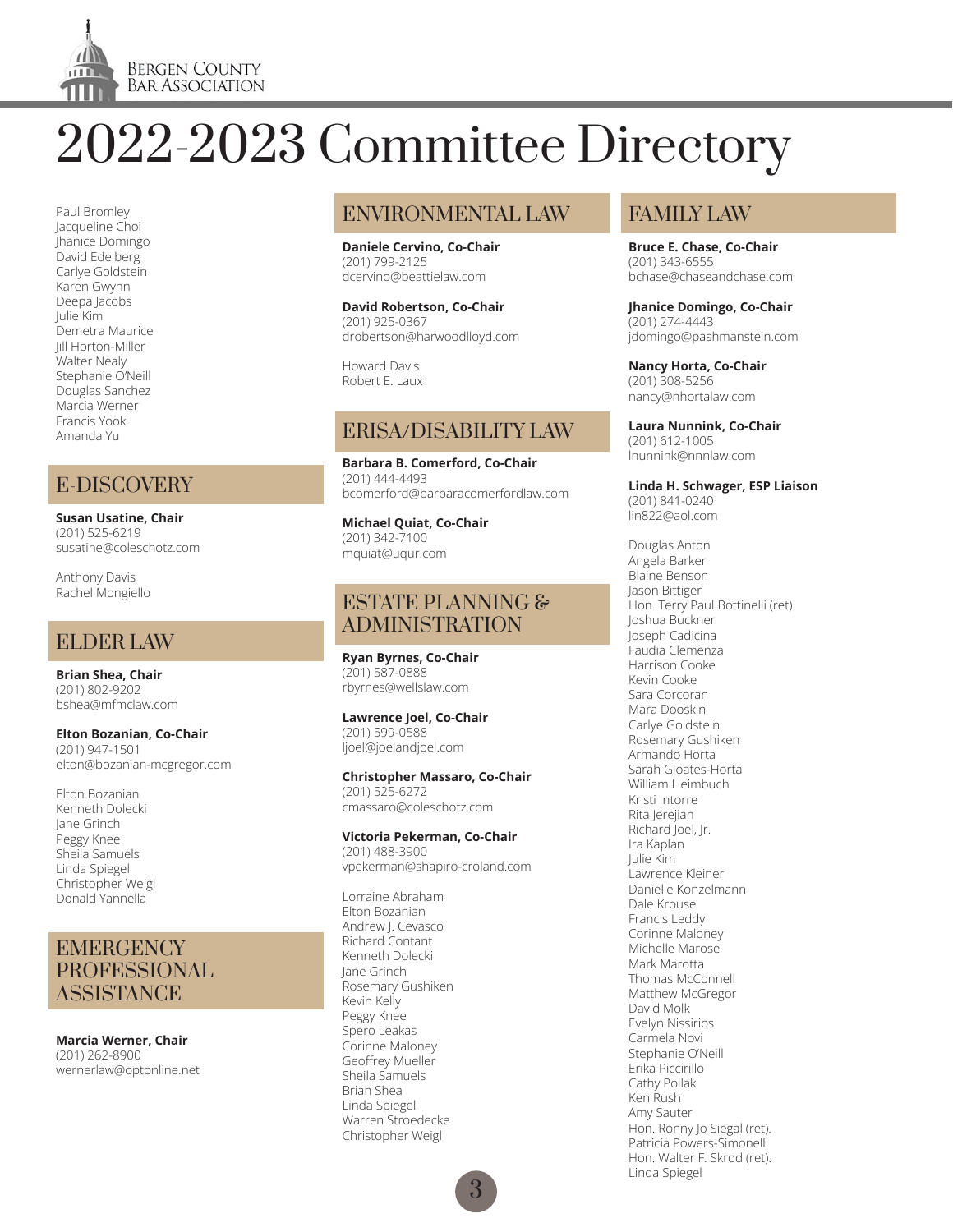

Michael Spinato Geri Landau Squire Hon. Edward Torack (ret). John Weichsel Gale Weinberg Richard H. Weiner Marcia Werner Chris Yates Amanda Yu

#### FEDERAL PRACTICE

**Matthew Gately, Co-Chair** (201) 845-9600 mfg@nglawfirm.com

**Yongmoon Kim, Co-Chair** (201) 273-7117 ykim@kimlf.com

**Douglas Sanchez, Co-Chair** (201) 474-7100 dsanchez@cmlawfirm.com

Douglas Anton Greg Hazley Steven Klein Michael Quiat Allen Sragow Francis Yook

## GENERAL EQUITY

**Thomas Herten, Co-Chair** (201) 410-5811 therten@archerlaw.com

**Geoffrey Mueller, Co-Chair** (201) 569-2533 mailbox@gdm-law.com

**Jason Shafron, Co-Chair** (201) 343-7200 jshafron@shafronlaw.com

#### **William I. Strasser, Co-Chair**

(201) 445-9001 wis@strasserlaw.com

Frances Barto Andrew J. Cevasco Daniel Cohen Hon. Robert Contillo (ret). Frank Coscia Donna Dorgan Jason Finkelstein Richard Joel, Jr. Kevin Kelly Steven Klein Robert Knee Christopher Massaro Thomas McConnell

Rachel Mongiello Victoria Pekerman Gail Price Douglas Sanchez Brian Shea Allen Sragow Allen Underwood

# GOLF & TENNIS OUTING

**Ryan Byrnes, Co-Chair** (201) 587-0888 rbyrnes@wellslaw.com

**Jason Finkelstein, Co-Chair** (201) 525-6293 jfinkelstein@coleschotz.com

Sheila O'Shea-Criscione David Edelberg Scott Fahrney Kevin Kelly Jennifer Knarich

## HEALTH & HOSPITAL LAW

E. Drew Britcher Jordan Goldsmith

#### IMMIGRATION & NATURALIZATION

**David Nachman, Chair** (201) 670-0006 david\_nachman@visaserve.com

Mitchell Ignatoff William Quirk Jeffrey Steinfeld

## INSURANCE LAW

**Sandy G. Moscaritolo, Co-Chair** (201) 250-8228 sgm@sgmlawpractice.com

**Valerie Vladyka, Co-Chair** (201) 225-2729 vav@spsk.com

Frank Coscia Erica Fields Victoria Pekerman William Pollinger

## INTELLECTUAL PROPERTY

**Anthony Davis, Chair** (201) 712-1616 adavis@ndslaw.com

Paul Rotella

# JUDICIAL APPOINTMENTS

**Thomas Herten, Co-Chair** (201) 410-5811 therten@archerlaw.com

**Jason E. Foy, Co-Chair**  (201) 457-0071 jfoy@foyseplowitz.com

Kelly Castor - 2025 Andrew J. Cevasco – 2023 Michael J. Epstein - 2025 Jason E. Foy – 2023 William Heimbuch – 2024 Diane Lucianna – 2024 Jason Roth – 2023 Michelle Marose – 2024 Hon. Sandra Ann Robinson (ret). – 2025 Laura Sutnick - 2025 Andrew G. Toulas - 2023

# JUDICIAL PERFORMANCE

#### **Laura Sutnick, Chair**

The Association's President makes confidential appointments to this Committee each year

# JUDICIAL SELECTION

**Erica Fields, Co-Chair** (201) 527-5319 efields@geico.com

**John Shahdanian II, Co-Chair** (973) 327-0242 jshahdanian@trenkisabel.law

**Laura Sutnick, Co-Chair** (201) 342-8555 laura.sutnick@sutnicklaw.com

Douglas Anton Sara Corcoran Frank Coscia Chris DiLorenzo Jhanice Domingo Mara Dooskin Matthew Gately Jessica Gomperts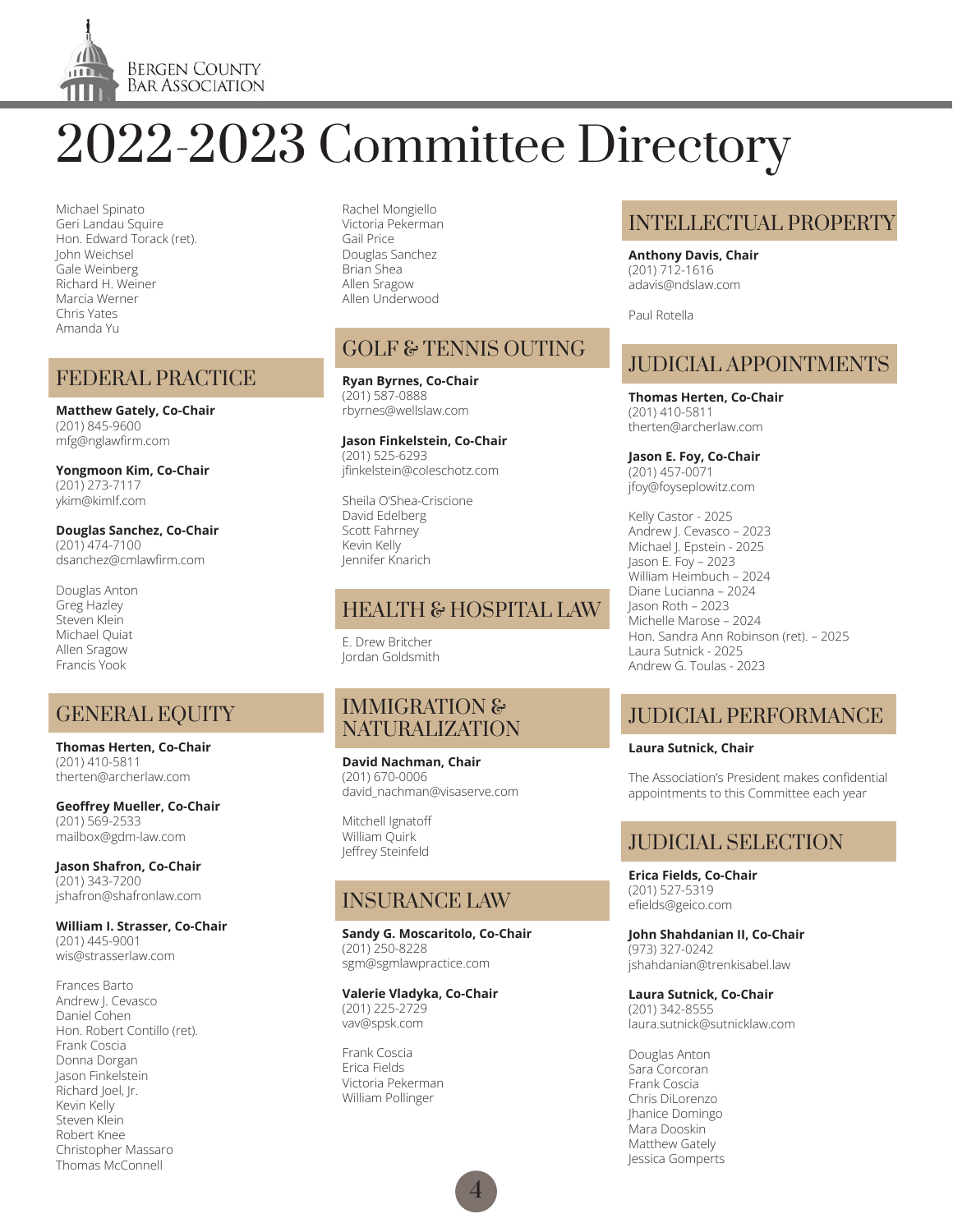

Lawrence Kleiner Richard Oldfield William Pollinger Gail Price Hon. Sandra Ann Robinson (ret). Brian Shea Allen Sragow William I. Strasser Andrew Toulas Gale Weinberg Richard Zimmerman

#### JUVENILE PRACTICE

**Paul Brickfield, Co-Chair** (201) 488-7707 pbrickfield@brickdonlaw.com

**Karen Gwynn, Co-Chair** (201) 646-2300 kgwynn@bcpo.net

Blaine Benson Joshua Buckner Harrison Cooke Kevin Cooke Armando Horta Michael Ignatoff Caitlin Kenny Michael Maher David Molk Linda Spiegel

#### LABOR/EMPLOYMENT LAW

**Robert E. Laux, Co-Chair** (201) 807-5801 rlaux@bcua.org

**John Shahdanian II, Co-Chair**

(973) 327-0242 jshahdanian@trenkisabel.law

David Calviello Sheila O'Shea-Criscione Peter Herrigel Spero Leakas Maria Moss Douglas Sanchez Hon. Walter F. Skrod (ret).

## LANDLORD TENANT

**Daniel Karimi, Chair** (973) 773-1300 daniel@kassemlaw.com

Spero Leakas Geoffrey Mueller Patricia Powers-Simonelli

# LAND USE LAW

**Gail Price, Chair** (201) 391-3737 gprice@pricemeese.com

Craig Bossong Richard Contant Howard Davis Kenneth Dolecki Greg Hazley Kevin Kelly Jennifer Knarich Robert E. Laux Stuart Liebman Alan Philibosian Robert Regan Matthew Rogers Paul Rotella Joseph Russo

# LAW OFFICE MANAGEMENT

**Richard Joel, Jr., Chair** (201) 599-0588 rjoeljr@joelandjoel.com

Douglas Anton Craig Bossong Sarah Gloates-Horta Kevin Kelly David Nachman

# LAWYER REFERRAL

**Jason T. Komninos, Chair** (201) 343-4622 jasontkesq@gmail.com

Sarah Gloates-Horta Patricia Powers-Simonelli

# LEGISLATION

Sarah Gloates-Horta

# MEDICAL LEGAL LIASION

**E. Drew Britcher, Co-Chair** (201) 446-8519 drew@medmalnj.com

**Robert B. Hille, Co-Chair** (973) 577-1808 rhille@greenbaumlaw.com

# MEMBERSHIP

**Paul Bromley, Co-Chair** (804) 761-1833 paulbromley1@gmail.com

**Daniel Karmimi, Co-Chai**r (973) 773-1300 daniel@kassemlaw.com

Geoffrey Mueller Hon. Sandra Ann Robinson (ret). Amanda Yu

#### MENTAL HEALTH

**Kristi Intorre, Chair** (201) 359-3590 kintorre@harwoodlloyd.com

Sarah Gloates-Horta

# MILITARY/VETERANS LAW

**Scott Mooney, Chair** (201) 414-6733 scott@mooneylaw.biz

Paul Rotella

# MUNICIPAL COURT

**Adam Boyle, Co-Chair** (973) 345-6300 aboyle@fronzutolaw.com

**Frank Carbonetti, Co-Chair** (201) 342-9090 carbonettiesq@gmail.com

**William Quirk, Co-Chair** (201) 968-0800 wquirk@quirklawllc.com

**Jordan Yuelys, Co-Chair** (201) 996-0056 jdyuelys@hotmail.com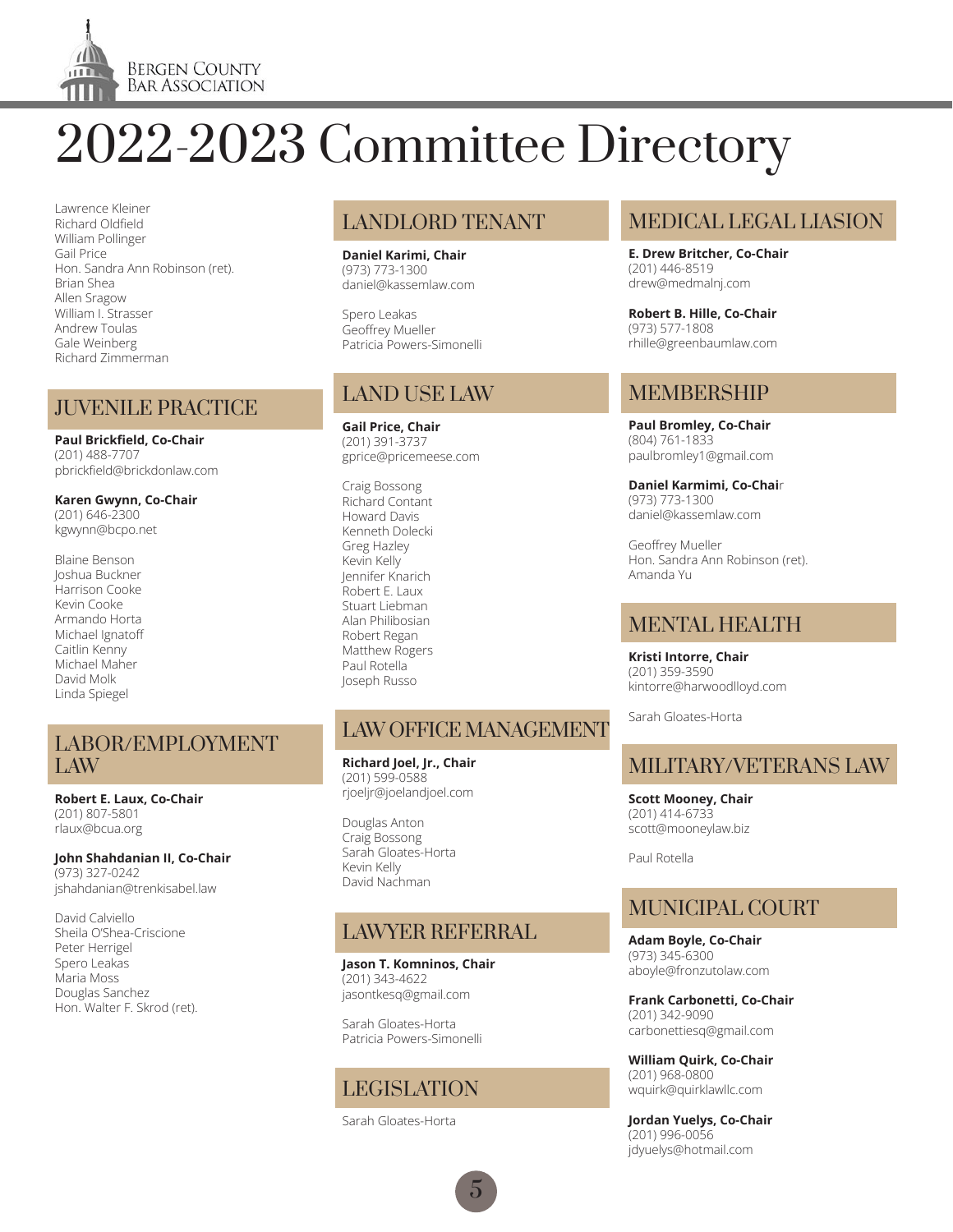

Douglas Anton Joseph Ariyan Blaine Benson Paul Brickfield John Bruno .<br>Vando Cardoso Harrison Cooke Elsbeth Crusius Chris DiLorenzo Brian Eyerman Mitchell Ignatoff Aram Ingilian Omid Irani Richard Joel, Jr. Daniel Karimi Tamra Katcher Kevin Kelly Francis Leddy Michael Maher David Molk Scott Mooney Sandy G. Moscaritolo Walter Nealy Joseph Rem, Jr. Kurt Resch Eric Sarraga Linda H. Schwager James Seplowitz Warren Stroedecke Laura Sutnick John Weichsel

# MUNICIPAL LAW

**Sandy G. Moscaritolo, Co-Chair** (201) 250-8228 sgm@sgmlawpractice.com

#### **Robert Regan, Co-Chair** (201) 664-3344

rtregan@rtreganlaw.com

Craig Bossong John Bruno Kevin Cooke Brian Eyerman Greg Hazley Daniel Karimi Kevin Kelly Walter Luers Gail Price Matthew Rogers John Shahdanian II

## NOMINATING COMMITTEE

TBD

#### PROBATE LITIGATION & GUARDIANSHIP

**Elton Bozanian, Co-Chair** (201) 947-1501 elton@bozanian-mcgregor.com

**Andrew J. Cevasco, Co-Chair** (201) 498-8501 acevasco@archerlaw.com

## **Corinne Maloney, Co-Chair**

(201) 983-8597 cbmaloney@hlgslaw.com

Lorraine Abraham Hon. Robert Contillo (ret). Ira Kaplan Robert Knee Christopher Massaro Thomas McConnell Geoffrey Mueller Victoria Pekerman Jason Shafron Brian Shea Linda Spiegel

## PRODUCTS LIABILITY

**Adam Boyle, Chair** (973) 345-6300 aboyle@fronzutolaw.com

Douglas Sanchez Francis Yook

#### PROFESSIONALISM IN THE LAW

**Joseph A. Maurice, Co-Chair** (201) 845-9600 jam@njlawfirm.com

**Alexander Pappas, Co-Chair** (201) 287-2460 alexander.pappas@rivkin.com

**David Robertson, Co-Chair** (201) 925-0367 drobertson@harwoodlloyd.com

**Marcia Werner, Co-Chair** (201) 262-8900 wernerlaw@optonline.net

Frances Barto Hon. Terry Paul Bottinelli (ret). E. Drew Britcher David Calviello Andrew J. Cevasco

6

Faudia Clemenza Sheila O'Shea-Criscione William Heimbuch Demetra Maurice James Seplowitz Allen Sragow

## REAL PROPERTY

**Daniel Karimi, Co-Chair** (973) 773-1300 daniel@kassemlaw.com

**Jill Horton-Miller, Co-Chair** (201) 838-5542 jhorton@pearcelaw1.com

Gordon Braverman

Dana Cobb Frank Coscia Roberto Ditaranto Kenneth Dolecki Gregory Hoffman Richard Joel, Jr. Robert E. Laux Spero Leakas John McDermott Jill Horton-Miller Alan Philibosian Gail Price Linda H. Schwager Linda Spiegel Allen Sragow Warren Stroedecke Christopher Weigl Jordan Yuelys

## SOCIAL SECURITY

Steven Gaechter Patricia Powers-Simonelli

#### SPORTS & ENTERTAINMENT LAW

**Douglas Anton, Chair** (201) 487-2055 douganton@aol.com

Harrison Cooke

## SPORTING CLAY CLASSIC

**Joseph A. Maurice, Chair** (201) 845-9600 jam@njlawfirm.com